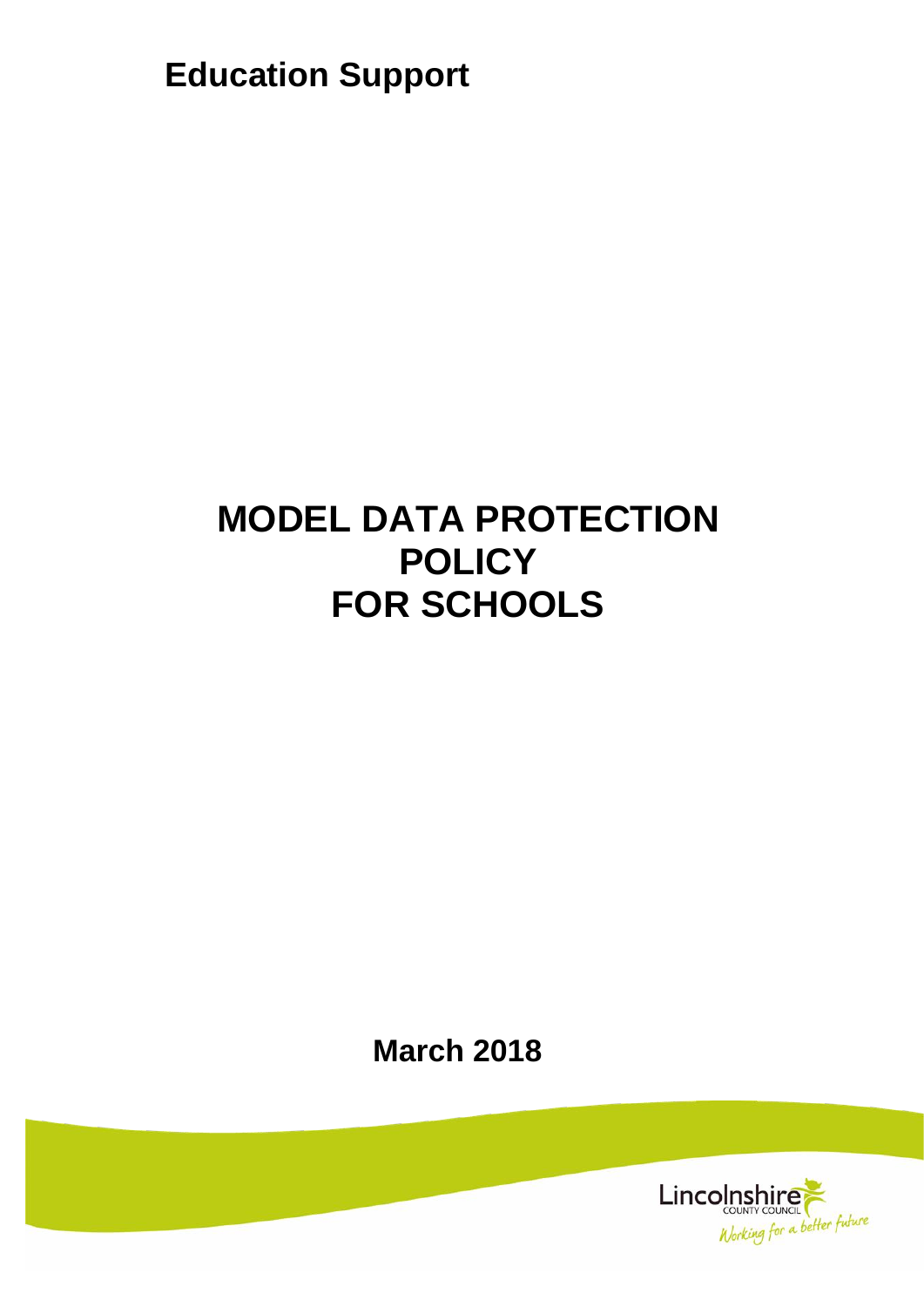## **Reference Points**

- Data Protection Act 1998 and any subsequent legislation See <https://www.gov.uk/data-protection/the-data-protection-act>
- General Data Protection Regulations See [http://eur](http://eur-lex.europa.eu/legal-content/EN/TXT/?uri=celex%3A32016R0679)[lex.europa.eu/legal-content/EN/TXT/?uri=celex%3A32016R0679](http://eur-lex.europa.eu/legal-content/EN/TXT/?uri=celex%3A32016R0679)
- Information Commissioners' Office See<https://ico.org.uk/for-organisations/education/>
- *Statutory policies for schools: Advice on the policies and documents that governing bodies and proprietors of schools are required to have by law – DfE September 2014*.

https://www.gov.uk/government/publications/statutory-policies-forschools

- Subject Access Code of Practise
- See also the following LCC guidance:
	- Pupil Records
	- Disclosure of Information to Parents and Others
	- The Use of Photographs and Electronic Images
	- Use of Closed Circuit Television CCTV
	- Use of Biometric Data

# **Contact Points**

Samantha Stocks - Lawyer (Information Governance) Tel: 01522 552129 Email: [sam.stocks@lincolnshire.gov.uk](mailto:sam.stocks@lincolnshire.gov.uk)

John Armstrong – Lawyer (information Governance) Tel: 01522 552553 Email: [john.armstrong@lincolnshire.gov.uk](mailto:john.armstrong@lincolnshire.gov.uk)

# **Action Points**

The Data Protection Act (DPA) and the General Data Protection Regulations (GDPR) provides protection for individuals as to how their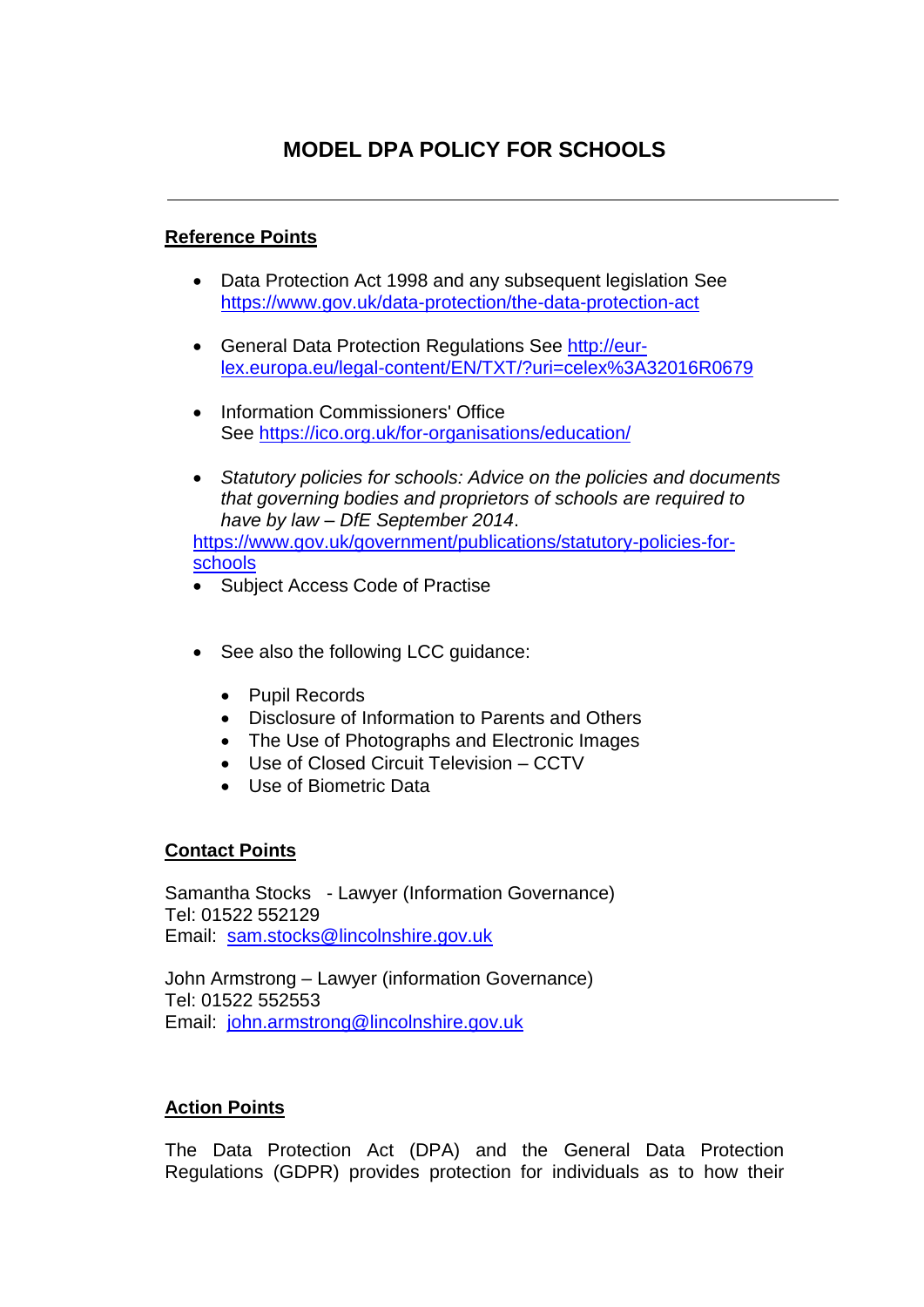personal information is used by organisations, businesses or the government. Schools are designated 'Data Controllers' and are required to keep records of processing activities, which must be made available to the Information Commissioner's Office upon request. Please see the links above for further information as to schools' responsibilities in relation to data protection.

Schools are required to have a data protection policy which must comply with the GDPR. This is listed under 'statutory policies required by other legislation' in the DfE publication, '*Statutory policies for schools: Advice on the policies and documents that governing bodies and proprietors of schools are required to have by law - September 2014'*.

To support schools in this requirement, a model data protection policy is provided under Appendix 1of this document. Schools are strongly advised to adopt the model and personalise it to their individual school by inserting the school name where appropriate.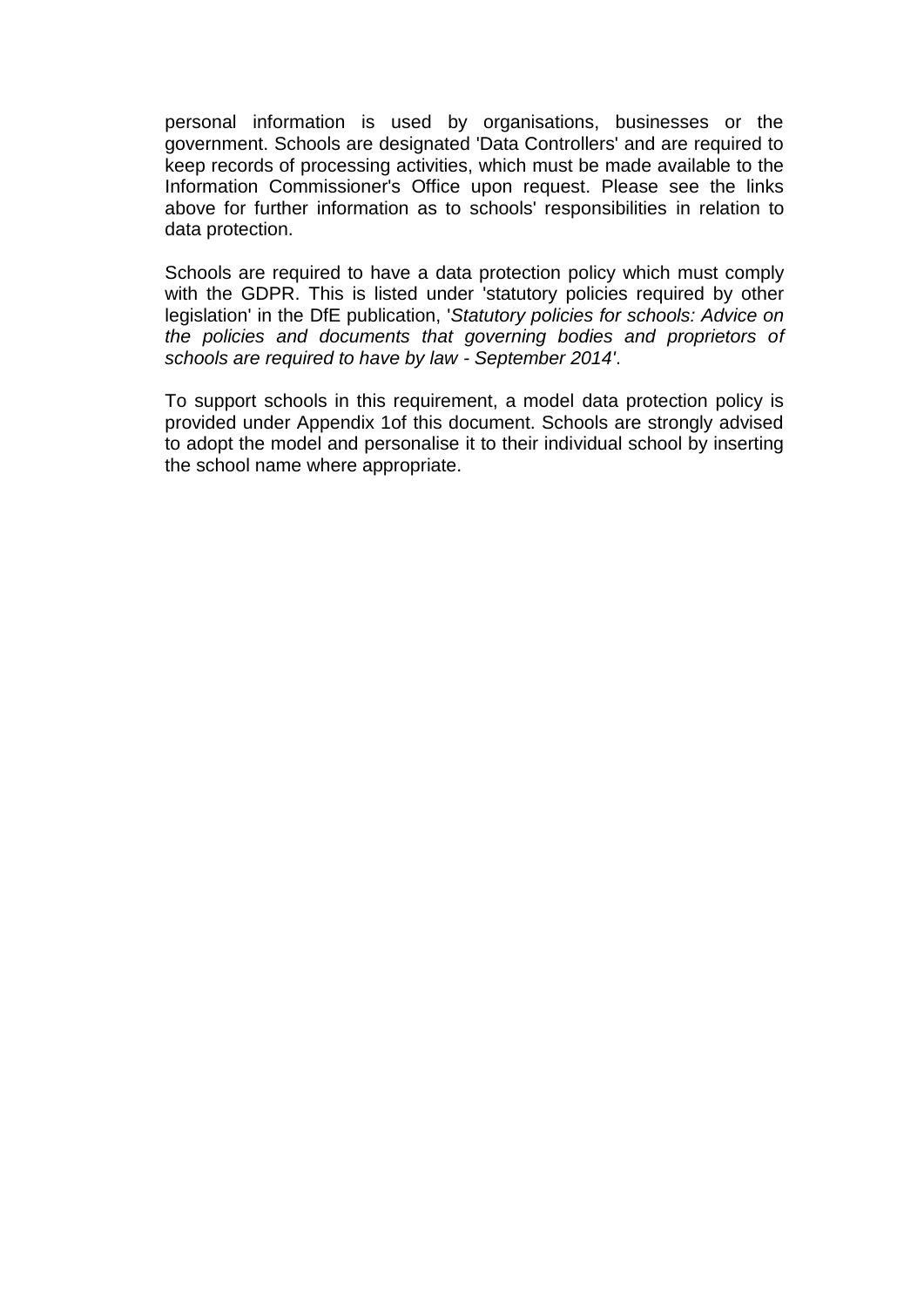## **APPENDIX 1 MODEL DATA PROTECTION POLICY FOR USE BY PRIMARY AND SECONDARY SCHOOLS IN LINCOLNSHIRE**

#### **1. Introduction**

- 1.1. GOSBERTON HOUSE ACADEMY collects and uses personal information about staff, pupils, parents and other individuals who come into contact with the school. This information is processed in order to enable the School to provide education and other associated functions. In addition, there may be a legal requirement for the School to process personal information to ensure that it complies with statutory obligations.
- 1.2. Schools have a duty, as Data Controllers, to keep detailed records of data processing activities and the records shall contain:-
	- Name and details of the organisation (and where applicable, of other controllers, any representative and data protection officer)
	- Purposes of the processing
	- Description of the categories of individuals and categories of personal data.
	- Categories of recipients of personal data
	- Details of transfers to third countries including documentation of the transfer mechanism safeguards in place
	- Retention schedules
	- Description of technical and organisational security measures

These records must be made available to the Information Commissioner's Office (ICO) upon request. The School will, on an annual basis, provide its registrable particulars and pays the data protection fee to the ICO.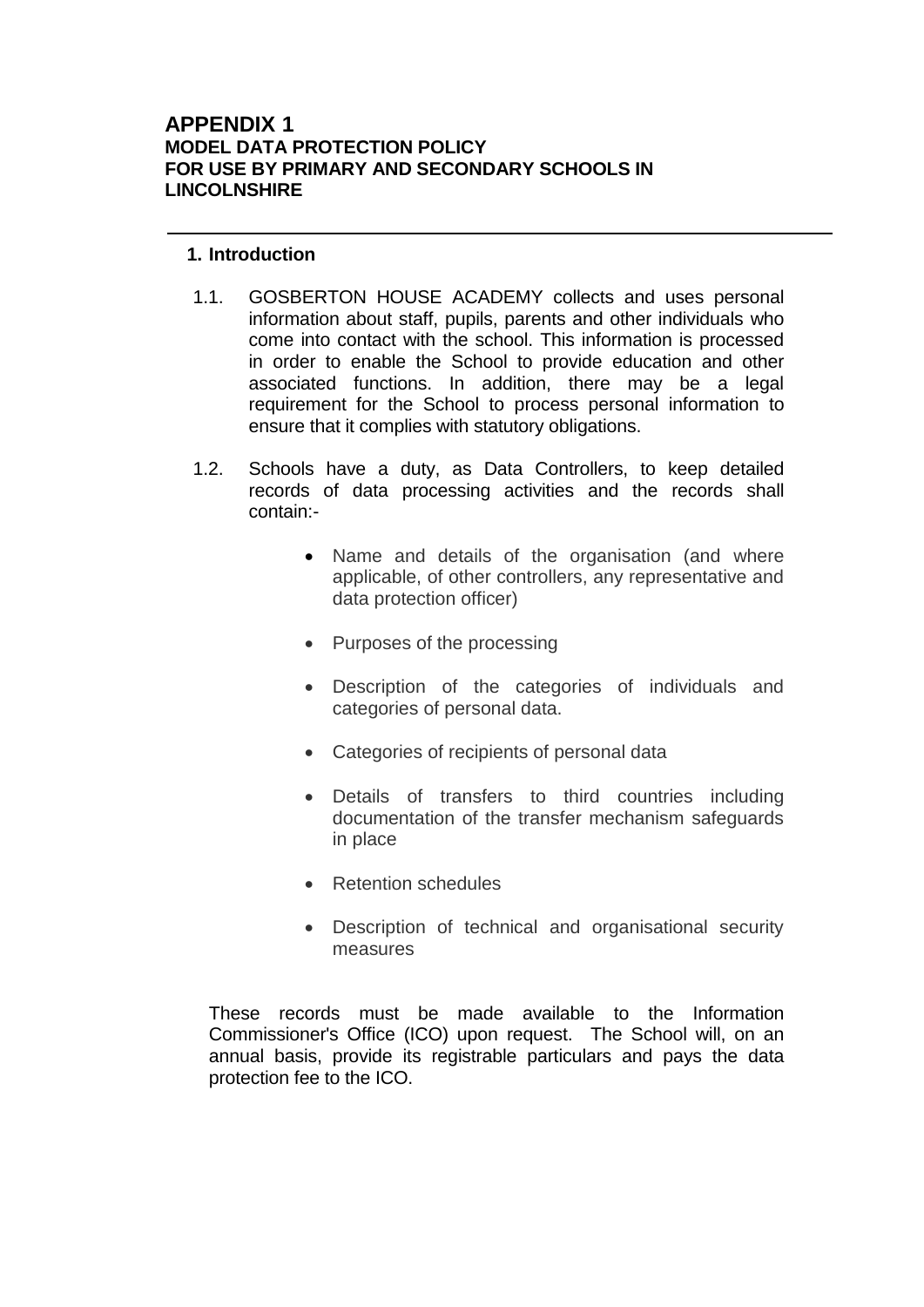## **2. Purpose**

- 2.1. This policy is intended to ensure that personal information is dealt with correctly and securely and in accordance with the GDPR and DPA and other related legislation. It will apply to personal information regardless of the way it is collected, used, recorded, stored and destroyed and irrespective of whether it is held in paper files or electronically.
- 2.2. All staff involved with the collection, processing and disclosure of personal data will be aware of their duties and responsibilities by adhering to these guidelines and shall attend regular training to ensure compliance with their responsibilities.

## **3. Key principles**

- 3.1 Personal information or data is defined as any information relating to an identifiable person who can be directly or indirectly identified by reference to an identifier held by the school.
- 3.1.1 Data Protection Principles there are six enforceable principles contained in Article 5 of the General Data Protection Regulations. They are key to compliance and the School must endeavour to ensure that they are adhered to at all times. The responsibility for adherence to the principles is the responsibilities of all School staff.
- 3.1.2 Principle 1 Personal data shall be processed lawfully, fairly and in a transparent manner in relation to individuals.
- 3.1.3 Principle 2 Personal data shall be collected for specified, explicit and legitimate purposes and not further processed in a manner that is incompatible with those purposes.
- 3.1.4 Principle 3 Personal data shall be adequate, relevant and limited to what is necessary.
- 3.1.5 Principle 4 Personal data shall be accurate and where necessary, kept up to date. Steps must be taken to ensure that personal data that are inaccurate are erased or rectified without delay.
- 3.1.6 Principle 5 Personal data shall be kept in a form which permits identification of data subjects for no longer than is necessary for the purposes for which the personal data are processed.
- 3.1.7 Principle 6 Personal data shall be processed in a manner that ensures appropriate security, including protection against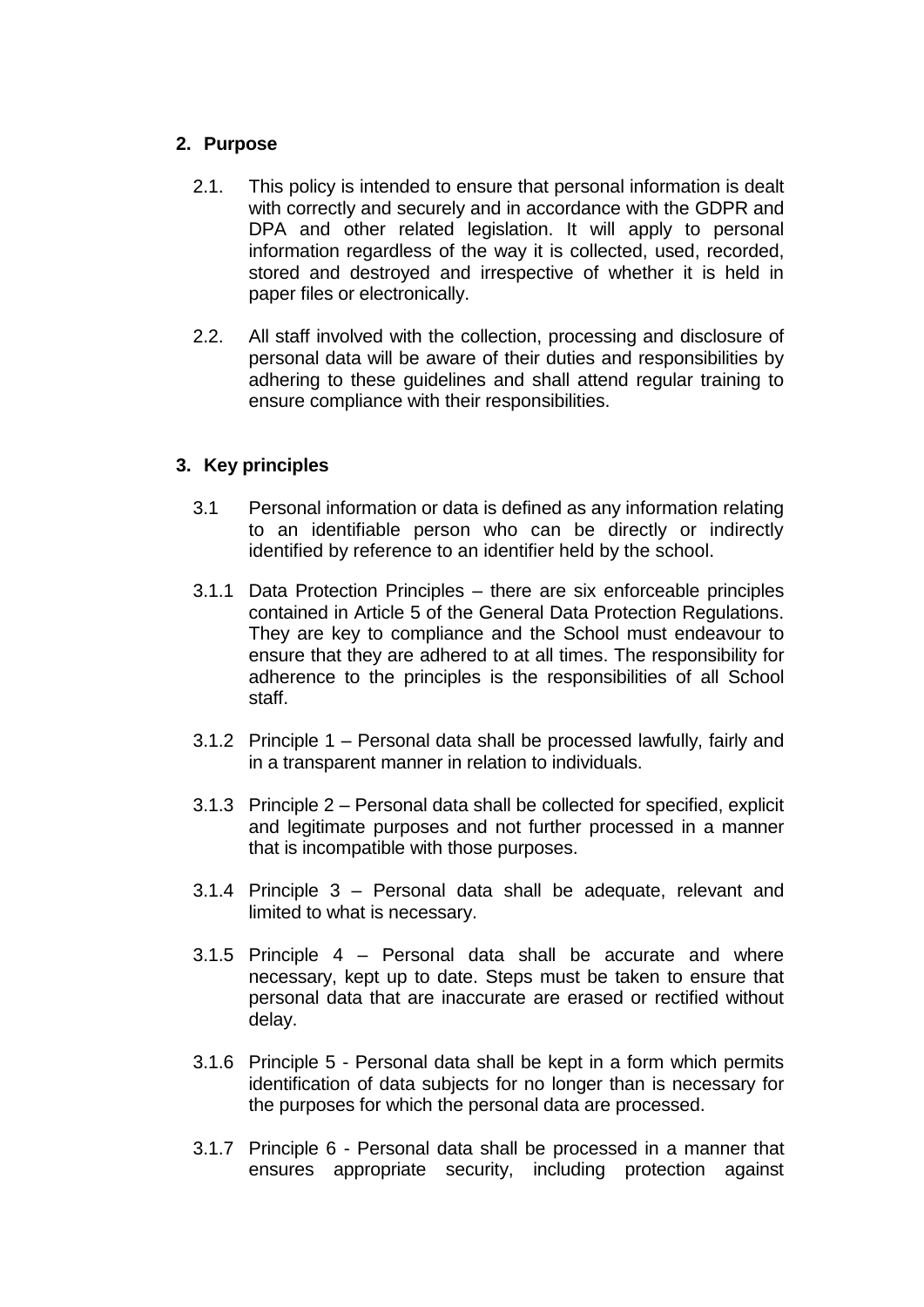unauthorised or unlawful processing and against accidental loss, destruction or damage

- 3.2 To ensure compliance with the above principles the School will:
	- (a) Produce an information asset register that contains details of the records it holds.
	- (b) Inform individuals why the information is being collected at the point it is collected by way of privacy notices.
	- (c) Inform individuals when their information is shared, and why and with whom it will be shared.
	- (d) Check the quality and the accuracy of the information it holds.
	- (e) Ensure that information is not retained for longer than is necessary.
	- (f) Ensure that when obsolete information is destroyed and it is done so appropriately and securely.
	- (g) Create, maintain and publish a Disposal and Retention Schedule setting out retention and disposal dates for common data sets and other information.
	- (h) Ensure that clear and robust safeguards are in place to protect personal information from loss, theft and unauthorised disclosure, irrespective of the format in which it is recorded.
	- (i) Share information with others only when it is fair and lawful to do so and satisfies the lawful basis for processing that information.
	- (j) Share personal data with other organisations for the purpose of crime prevention and/or detection, or for the purpose of legal proceedings, provided that the disclosure falls within an exemption to the non-disclosure provisions contained within the Data Protection Act 1998 or any subsequent legislation.
	- (k) Disclose personal data where required to do so by law for example, following receipt of a court order.
	- (l) Set out procedures to ensure compliance with the duty to respond to an individual's rights to:
		- request access to personal information, known as Subject Access Requests.
		- be informed about the way their data is used;
		- have inaccurate personal data rectified:
		- have their personal data erased;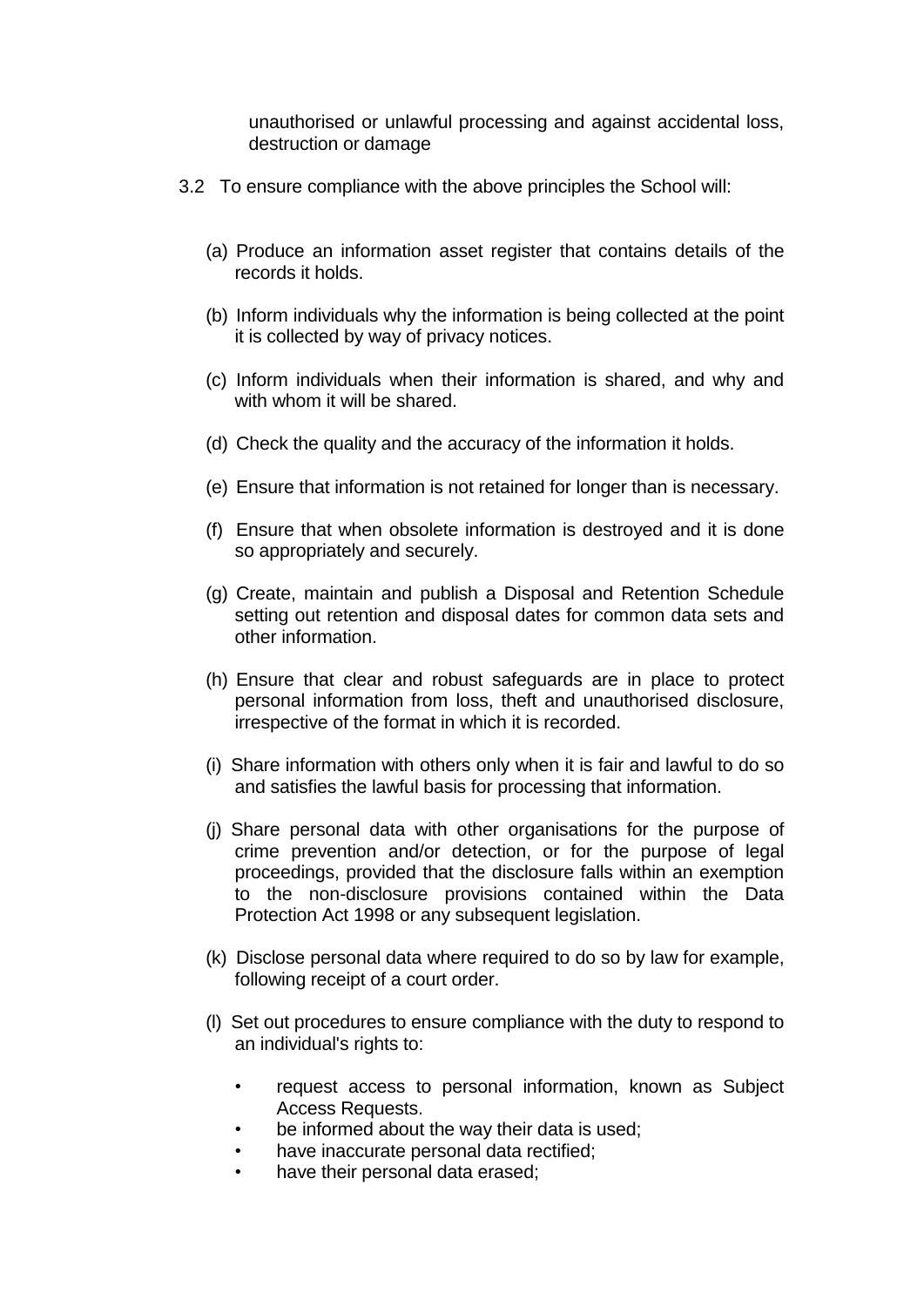- restrict the processing of their personal data; and
- object to the processing of their personal data.
- (m)Ensure our staff are appropriately and regularly trained and aware of and understand our policies and procedures.
- (n) Create and maintain a data breach notification spreadsheet to record data breaches and also circumstances where a breach was narrowly avoided.

# **4. Data Protection Officer (DPO)**

- 4.1 The Data Protection Officer our DPO is Mr Paul Squire and can be contacted on 01775 840250
- 4.2 The DPO cannot hold a position that requires them to determine the purpose and means of processing personal data, for example, the Head Teacher, head of human resources, or head of information technology.

#### **5. Data Protection Impact Assessments (DPIA)**

- 5.1 The School must carry out a DPIA when processing is likely to result in **high risk** to the rights and freedoms of individuals.
- 5.2 The GDPR does not define high risk but guidance highlights a number of factors that are likely to trigger the need for a DPIA, which include the use of new technologies, processing on a large scale, systematic monitoring, processing of special categories of personal data.

#### **6. Privacy Notices**

- 6.1 The School publishes a privacy notice on its website which provides information about how and why the school gathers and uses images and shares personal data.
- 6.2 The privacy notice under the GDPR should include:
	- Who you are and how they can contact you;
	- The personal data you are collecting & why you are collecting it;
	- Where you get the personal data from & who you are sharing it with;
	- How long the data will be held for;
	- Transfers to third countries and safeguards;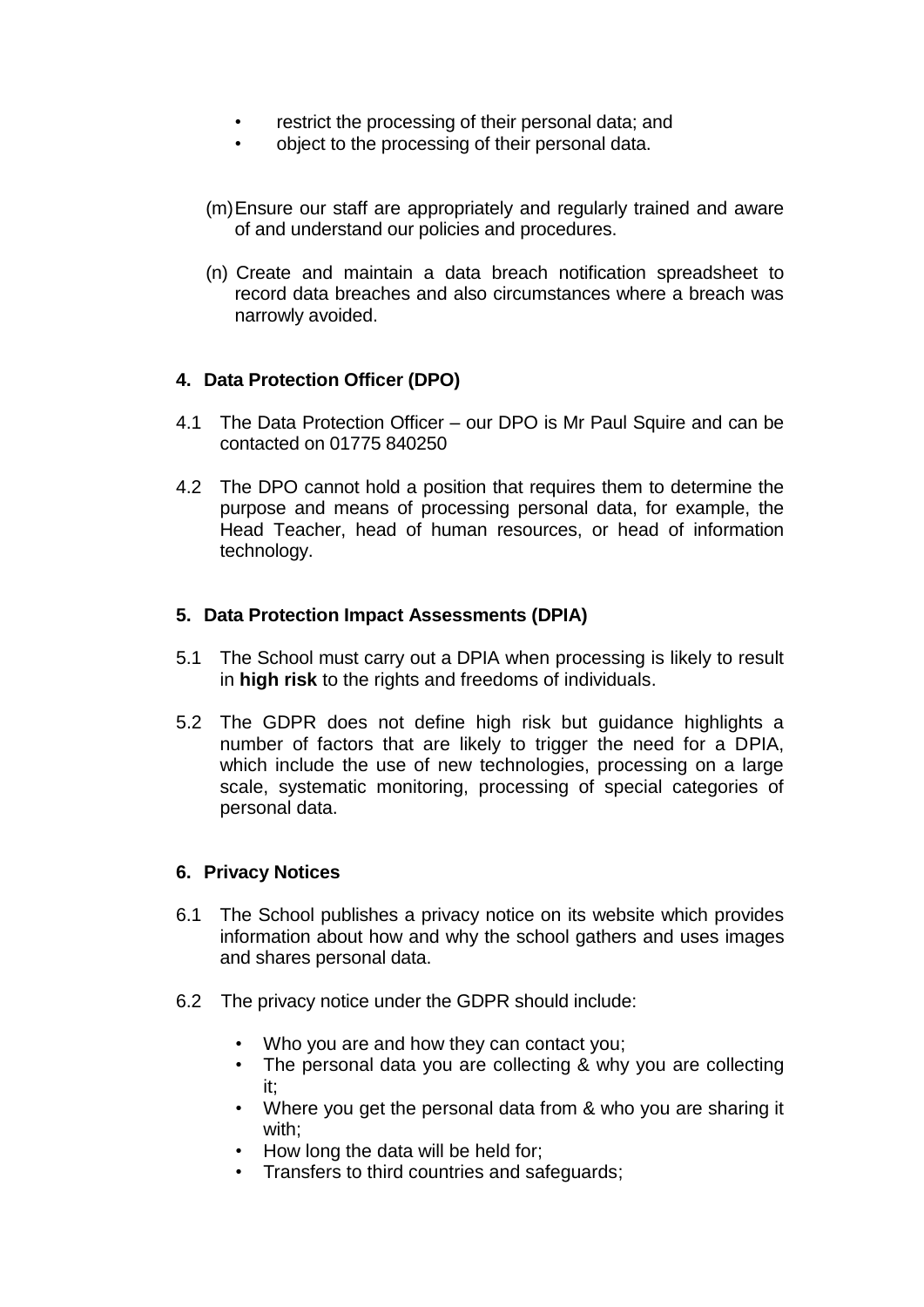- Description of the data subjects individual rights;
- The data subjects right to withdraw consent for the processing of their data; and
- How individuals can complain.
- 6.3 The privacy notice will be reviewed at regular intervals to ensure it reflects current processing.
- 6.4 The privacy notice will be amended to reflect any changes to the way the School processes personal data.
- 6.5 Whilst the School will publish an overarching privacy notice it l will also issue a privacy notice to all parents and pupils, before, or as soon as possible after, any personal data relating to them is obtained. This may simply be an explanation why the information is being requested and the purpose for which it will be used.
- 6.6 The privacy notice will include details of how the School uses CCTV, whether it intends to use biometric data and how consent will be requested to do this and include details of the School's policy regarding photographs and electronic images of pupils.

## **7 Close Circuit Television (CCTV)**

- 7.5 Images and audio recordings of identifiable individuals captured by Closed Circuit Television amount to personal data relating to that individual and will be subject to the same provisions and safeguards afforded by the General Data Protection Regulations and the Data Protection Act as other types of recorded information.
- 7.6 The School will use CCTV for the following purposes:
	- To protect the school buildings and assets;
	- To increase personal safety of staff, pupils and visitors;
	- To reduce the fear of crime;
	- To support the Police in order to deter and detect and to apprehend and prosecute offenders;
	- To help protect members of the public and private property;
	- To investigate both pupil and staff behaviour where appropriate.
- 7.7 The School will ensure that any use of CCTV is necessary and proportionate to achieve the aims stated in 7.6 and will ensure that regular reviews of the use of CCTV within the School take place.
- 7.8 The School will ensure that any use of CCTV is included in its records of data processing activity.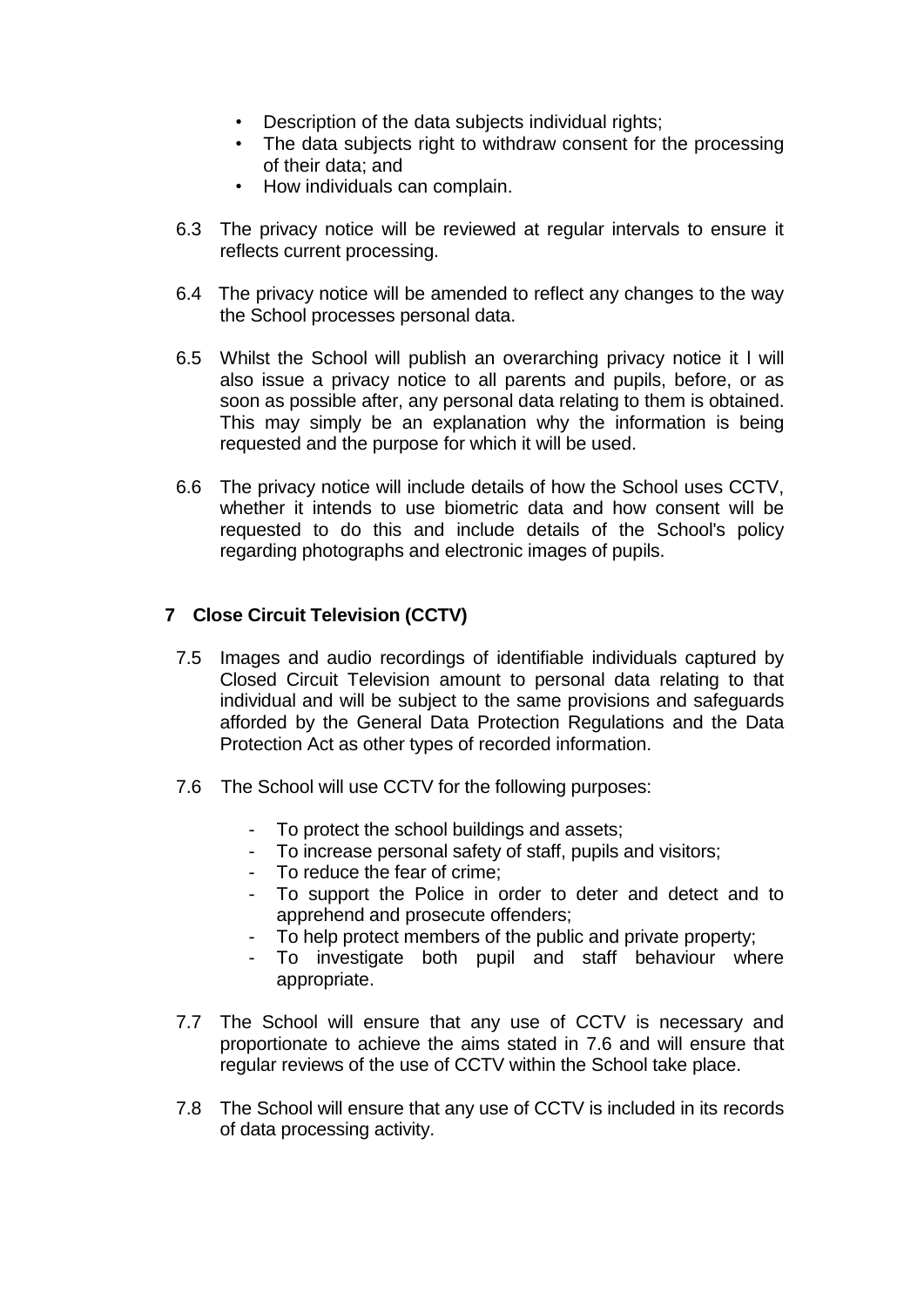- 7.9 The School's use of CCTV will comply with the Information Commissioner's Office CCTV Code of Practice [https://ico.org.uk/for](https://ico.org.uk/for-organisations/guide-to-data-protection/cctv/)[organisations/guide-to-data-protection/cctv/](https://ico.org.uk/for-organisations/guide-to-data-protection/cctv/) .
- 7.10 The School will ensure that clear notices are in place identifying when an individual is entering an area that is monitored by CCTV. The notice will identify the School as the responsible data controller and will state the purpose for which the recording is taking place.
- 7.11 The School will not operate audio recording as part of the CCTV without seeking additional advice.
- 7.12 The School will not operate CCTV in any areas of the premises where individuals would have a legitimate expectation of personal privacy, such as toilets or changing rooms.
- 7.13 The School will ensure that CCTV recordings are kept securely and that access to them is restricted to those staff that operate the system or make decisions relating to how the images should be used.
- 7.14 Retain in line with the retention schedule.

## **8 Photographs and Electronic Images**

8.1 The School has developed a policy [*Video and Photographic Consent form/ICO Guidance]* in relation to the use of photographs/videos that contain images of pupils. The policy provides the School's position regarding parents photographing and filming pupils at school events and the use of images of pupils by the School in any School publicity material, its website, in newspapers and in outside agency publications.

#### **9 Biometic Data**

- 9.1 If the School uses or intends to use biometric data (such as fingerprint technology) a separate, detailed notice will be sent to all pupils and parents explaining the intended reasons for and lawful basis for the use of the data, and provide parents with options for alternative systems if they do not wish their child to provide this information and want to opt out.
- 9.2 The School will obtain the written consent of at least one parent or carer with Parental Responsibility for the child before taking and using any biometric data from a pupil.

#### **10 Requests for Access to Personal Data**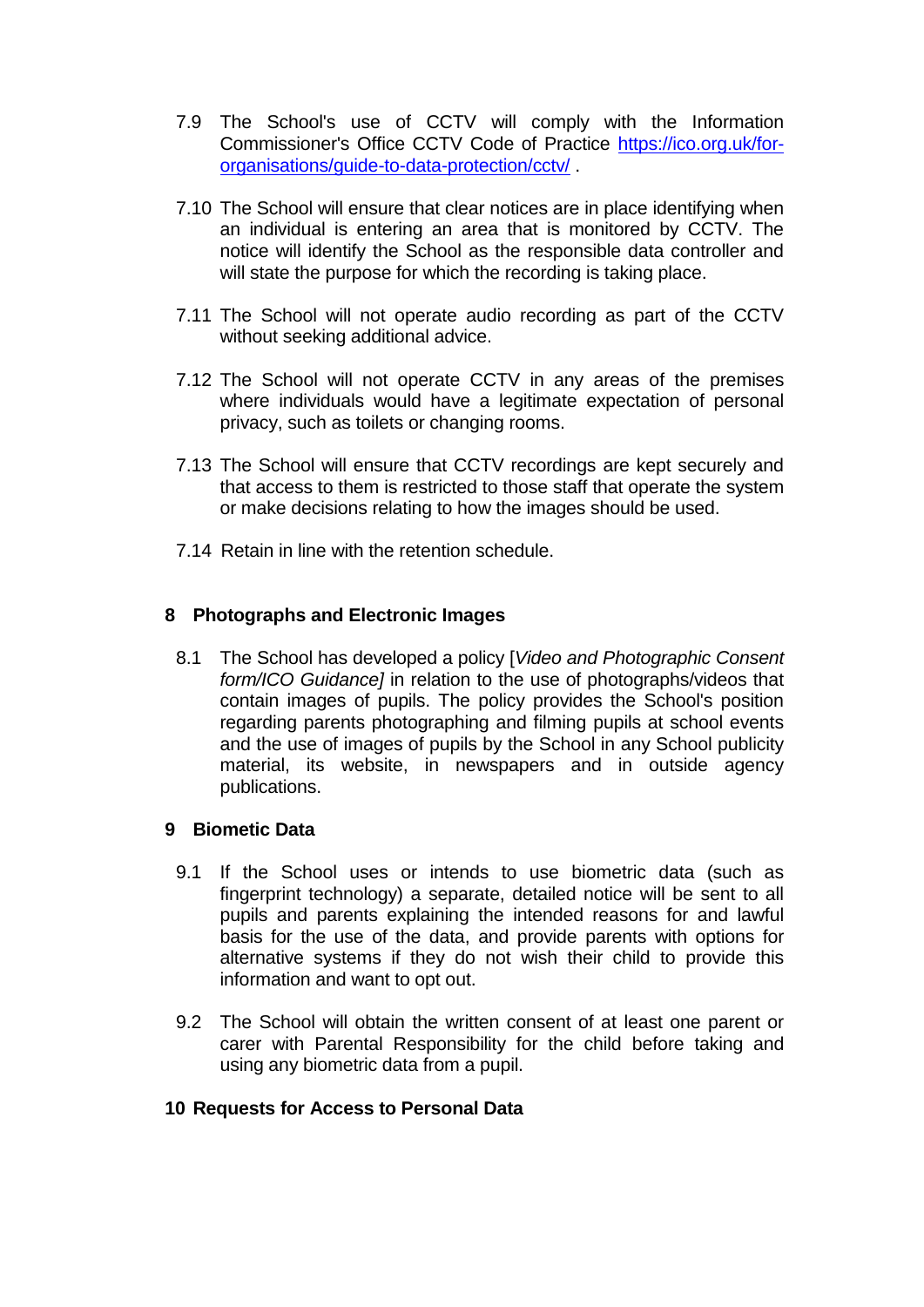- 10.1 This section sets out the process that will be followed by the school when responding to requests for access to personal data made by the pupil or their parent or carer with Parental Responsibility.
- 10.2 There are two distinct rights of access to information held by schools about pupils, parents/carer and staff:
	- (a) Pupils have a right to make a request under the GDPR to access the personal information held about them.
	- (b) Pupils and parents or those with Parental Responsibility have a right to access the educational records. The right of those entitled to have access to curricular and educational records as defined within the Education (Pupil Information) (England) Regulations 2005.
- 10.3 Handling a subject access request for access to personal data:
	- 10.3.1 Article 15 of the GDPR gives individuals the right to access personal data relating to them, processed by a data controller. The right can be exercised by a person with Parental Responsibility on behalf of their child dependent on the age and the understanding of the child. For the purposes of a subject access request the school will apply the full legal definition of 'Parental Responsibility' when determining who can access a child's personal data.
	- 10.3.2 Requests for information must be made in writing; which can include e-mail, and be addressed to the Head Teacher or the Chair of Governors. If the original request does not clearly identify the information required, then the School will seek further enquiries to clarify what information is being requested.
	- 10.3.3 The identity of the requestor must be established before the disclosure of any information is made. Proof of the relationship with the child (if not known) must also be established as this will verify whether the individual making the request can lawfully exercise that right on behalf of the child. Below are some examples of documents which can be used to establish identity:
		- Passport
		- Driving licence
		- Utility bill with current address
		- Birth/marriage certificate
		- P45/P60
		- Credit card or mortgage statement.
	- 10.3.4 [It is widely accepted that children of primary school age do not have the maturity to understand and exercise their own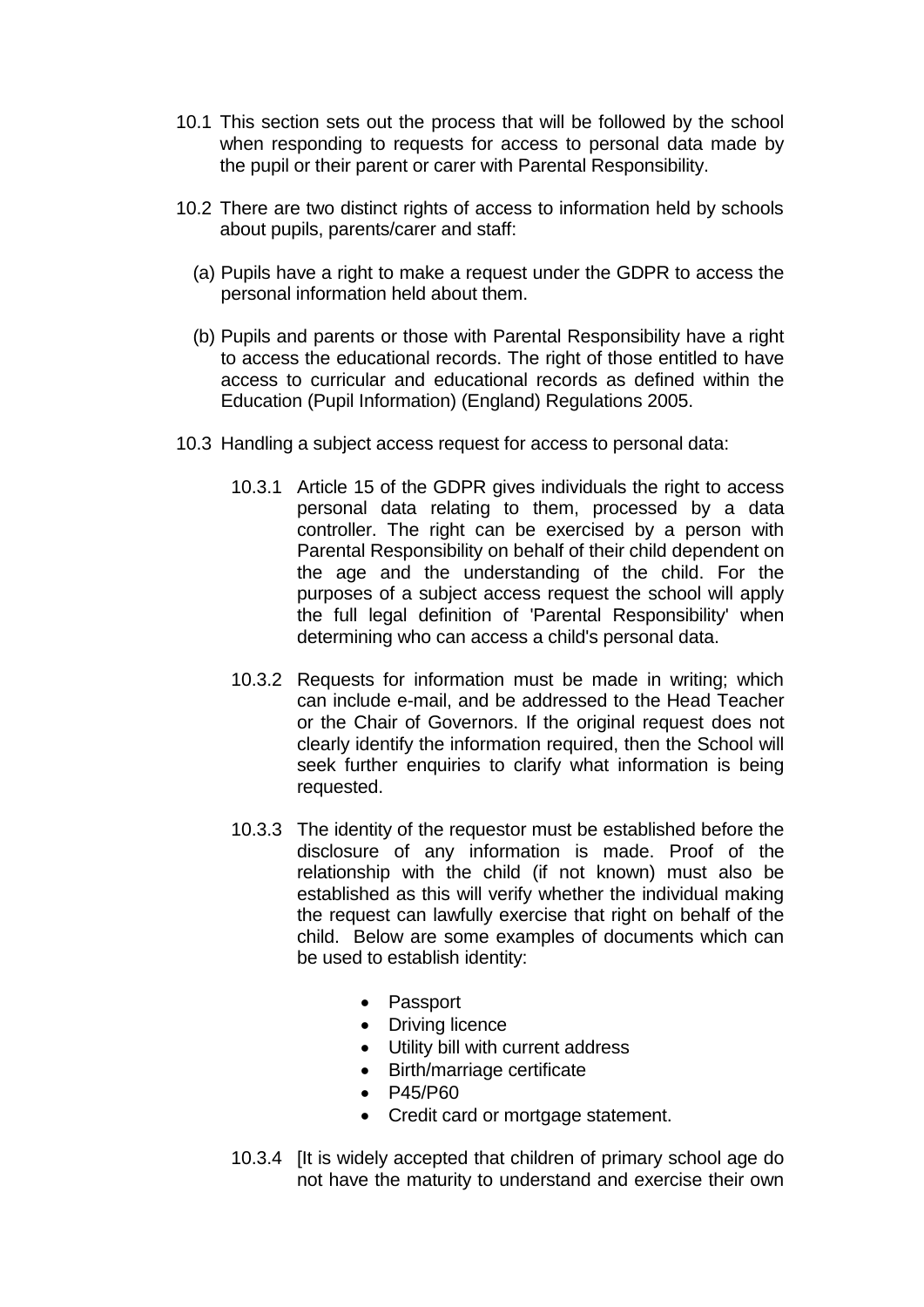rights and as such it is acceptable for those with Parental Responsibility to exercise these rights on their child's behalf. However, each request will be considered on its own merits and the circumstances surrounding the request and the child. A child with competency to understand can refuse to consent to a request for their personal information made under the GDPR. This position differs when the request is for access to the Education Record of the child (see below for more detail).

- 10.3.5 No charge can be made for access to personal data that is not contained within an education record.
- 10.3.6 The response time for a subject access request is one month from the date of the request (irrespective of school holiday periods). The one month period will not commence until any necessary clarification of information is sought. The time to respond can be extended to two months where the request is complex or numerous.
- 10.3.7 There are some exemptions available under the Data Protection Act which will mean that occasionally personal data will need to be redacted (information blacked out/removed) or withheld from the disclosure. All information will be reviewed prior to disclosure to ensure that the intended disclosure complies with the School's legal obligations.
- 10.3.8 Where the personal data also relates to another individual who can be identified from the information, the information will be redacted to remove the information that identifies the third party. If it is not possible to separate the information relating to the third party from the information relating to the subject of the request, consideration will be given to withholding the information from disclosure. These considerations can be complex and additional advice will be sought when necessary.
- 10.3.9 Any information which may cause serious harm to the physical or mental health or emotional condition of the pupil or another person will be withheld along with any information that would reveal that the child is at risk of abuse, or information relating to Court Proceedings.
- 10.3.10 Where redaction has taken place then a full copy of the information provided will be retained in order to maintain a record of what was redacted and why and a clear explanation of any redactions will be provided in the School's response to the request.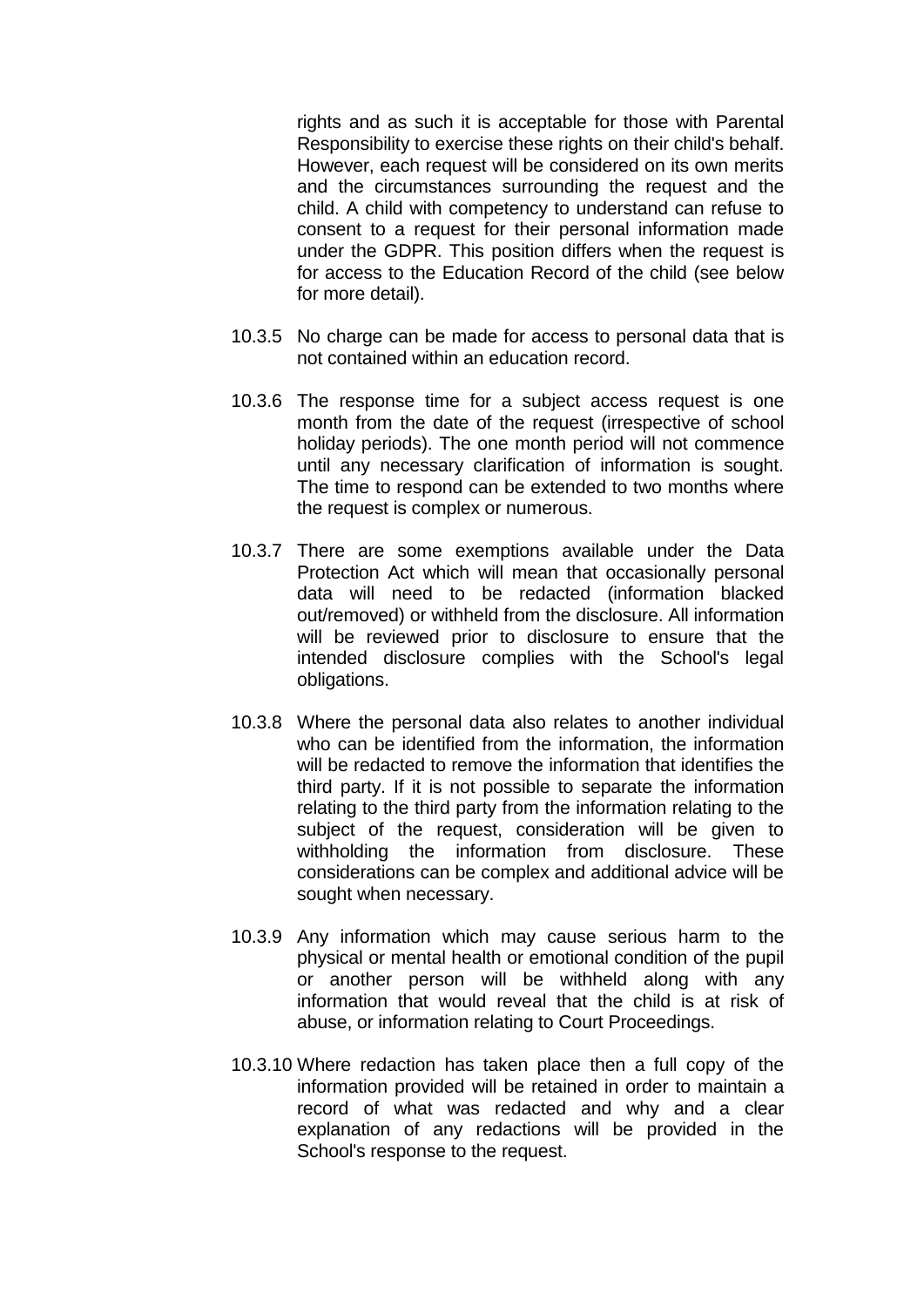- 10.3.11 If there are concerns about the disclosure of information additional advice will be sought.
- 10.4 Handling a request for access to a curricular and educational record as defined within the Education (Pupil Information) (England) Regulations 2005.
	- 10.4.1 A parent may make a request to access information contained within their child's education record, regardless of whether the child agrees to the disclosure of information to them. The right of access belongs to the parent in these cases. It is not a right being exercised by the parent on behalf of the child.
	- 10.4.2 For the purpose of responding to an Educational Records request, the School will apply the definition of 'parent' contained within the Education Act 1996.
	- 10.4.3 An "educational record" means any record of information which
		- a. Is processed by or on behalf of the governing body of, or a teacher at, any school maintained by a local education authority and any special school which is not so maintained.
		- b. Relates to any person who is or has been a pupil at any such school; and
		- c. Originated from or was supplied by or on behalf of the persons specified in paragraph (a), other than information which is processed by a teacher solely for the teacher's own use
	- 10.4.4 The amount that can be charged for a copy of information contained in an education record will depend upon the number of pages provided. The charge made will be in accordance with the Education (Pupil Information) (England) Regulations 2005.
	- 10.4.5 No charge will be made to view the education record.
	- 10.4.6 The response time for requests made under the Education (Pupil Information) (England) Regulations 2005 is 15 school days (this does not include half terms or teacher training days).
	- 10.4.7 An exemption from the obligation to comply with the request will be claimed where the disclosure of the information to the parent may cause serious harm to the physical or mental or emotional condition of the pupil or another person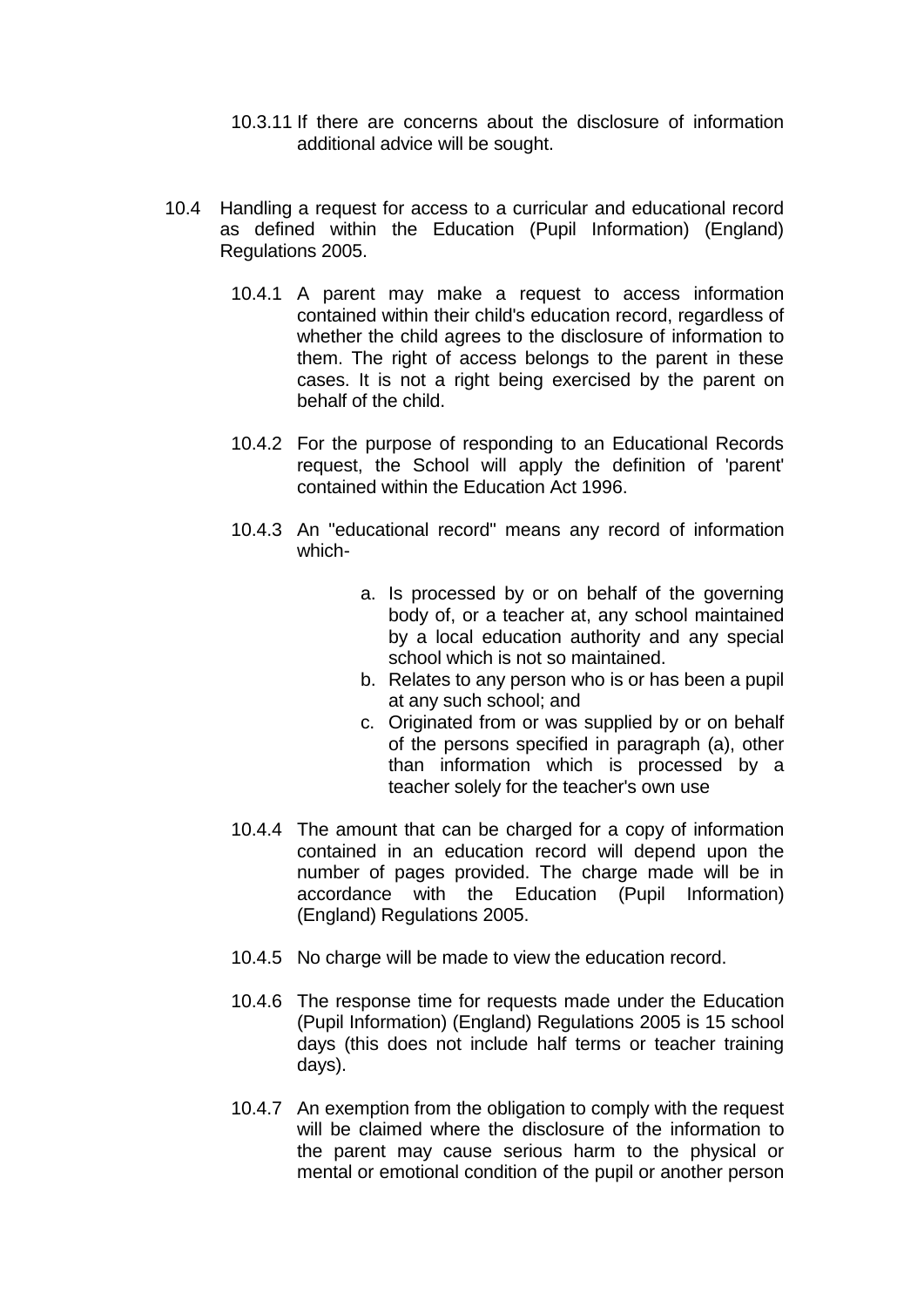or if the disclosure of the information would reveal that the child is at risk of abuse.

10.4.8 If a subject access request is made for information containing in whole or in part a pupils educational record a response must be provided within 15 school days

## **11. Retention and Disposal of personal data**

11.1 The Governing Body of the School will ensure that the School has a up to date and accurate retention and disposal schedule that is compliant with the GDPR. The School will ensure that personal data is stored, transferred and disposed of securely and in accordance with the retention and disposal schedule.

## **12. Security of personal data**

- 12.1 The School will ensure that appropriate security measures are in place and enforced to keep paper and electronic personal data secure.
- 12.2 The School will regularly review the physical security of the School buildings and storage systems.
- 12.3 The School will ensure that only authorised individuals have access to personal data.
- 12.4 All portable electronic devices containing personal data will be encrypted.
- 12.5 No personal data will be left unattended in any vehicles and staff will ensure that if it is necessary to take personal data from School premises, for example to complete work from home, the data is suitably secured.
- 12.6 The School will refer to any relevant guidance and seek advice where necessary if processing personal data utilising a cloud based solution.

# **13. Complaints**

- 13.1 Complaints relating to the School's compliance with the GDPR will be dealt with in accordance with the school's complaint policy.
- 13.2 Complaints relating to access to personal information or access to education records should be made to [Insert details of relevant person] who will decide whether it is appropriate for the complaint to be dealt with through the